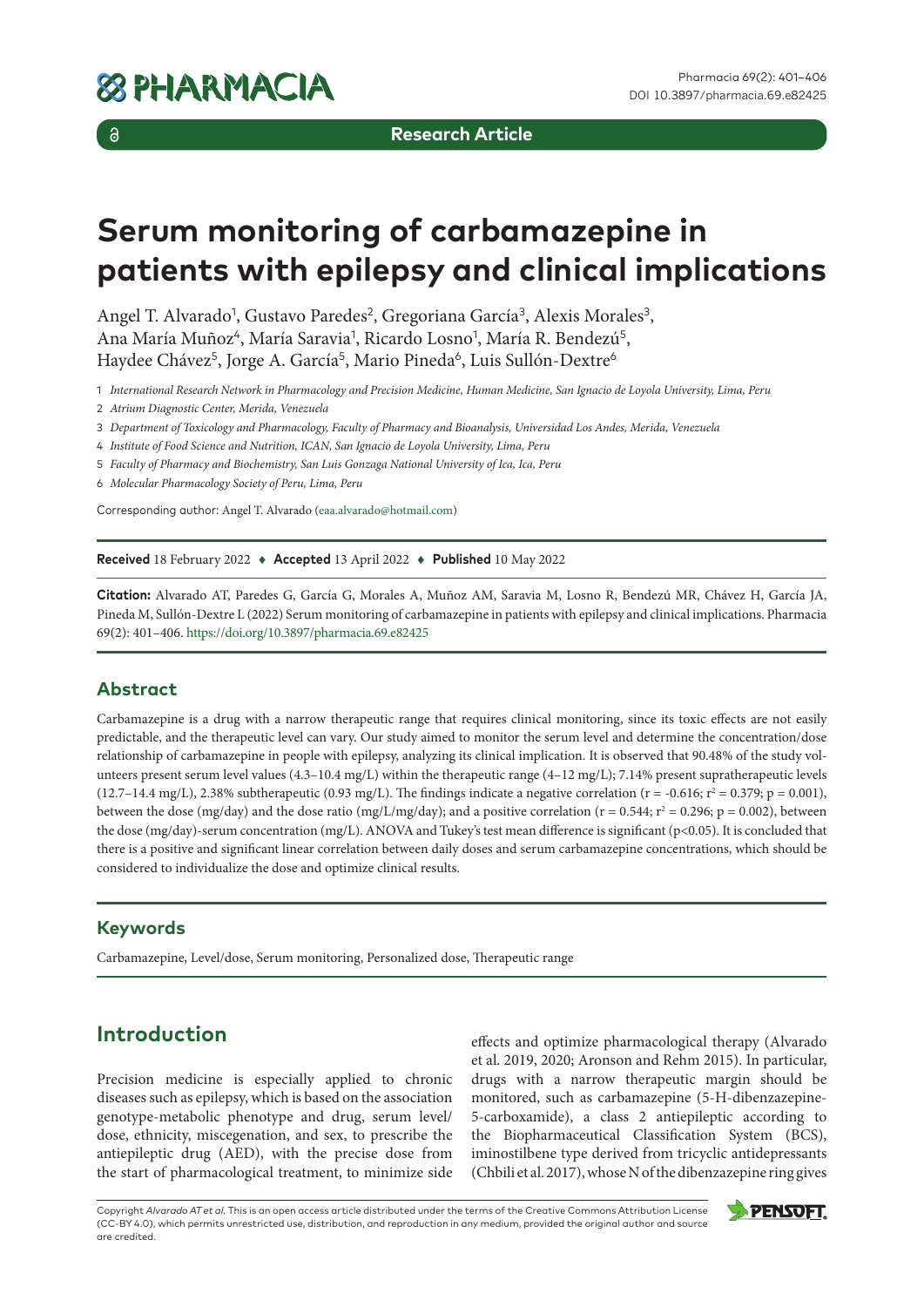it a pKa of 2.3 and the free  $\mathrm{NH}_2^{}$  group of the carboxamide generates pKa 13.9. This drug is absorbed in the intestinal mucosa, reaching a bioavailability of 70–85%, establishing the optimum range as a minimum effective plasma concentration  $(C_{mE})$  of 4 mg/L and a maximum effective plasma concentration ( $C_{ME}$ ) of 12 mg/L (Chbili et al. 2016; Johannessen Landmark et al. 2020); the maximum time (Tmax) is 4–8 hours, and between 21 and 28 days the serum concentration is reached in the steady-state  $(C_{s})$ . After absorption, it circulates bound to plasma proteins (UP: 75–85%), and its volume of distribution (Vd) is 1.4 L/ kg (Aldaz et al. 2011; Saavedra et al. 2008). At the hepatic level, it is metabolized in two phases: through phase I, carbamazepine is oxidized by means of the protein CYP3A4, CYP3A5, CYP2C9, CYP1A2, CYP1A1, and CYP2C8 in 10,11-epoxycarbamazepine (CBZ-EP-10,11) (Darwish et al. 2015; Gierbolini et al. 2016; Johannessen Landmark et al. 2020), this active metabolite is biotransformed by epoxide hydrolase into 10,11-dihydro-10,11-trans-dihydroxycarbamazepine (CBZ-diOH) (Chbili et al. 2017; Darwish et al. 2015), this latter inactive metabolite is metabolized by conjugation phase II with UDP-glucuronosyl transferase (UGT2B7), which catalyzes the transfer of the glucuronic group that comes from UDP-α-D- glucuronic acid (UDPGA) forming the metabolite O-β-glucuronide of carbamazepine (O- β-G-CBZ) that is eliminated in the urine (Darwish et al. 2015; Chbili et al. 2017).

Chronic use of carbamazepine can induce its own metabolism, induce UGT2B7, epoxide hydrolase, CYP3A4 (Gierbolini et al. 2016), CYP1A2, CYP2C9 and CYP2C19 (Hernández and Marín 2017); Another factor to consider in therapeutic failure and side effects of carbamazepine is the metabolic phenotype of the patients depending on the allelic variants (*CYP2C9\*2* and *CYP2C9\*3*; *CYP3A5\*3*) (Alvarado et al. 2019; Ganesapandian et al. 2019). The half-life time  $(t_{1/2})$  of the drug varies according to age: 12–64 hours in newly born, 10–13 hours in children, and 8–20 hours in adults (Aldaz et al. 2011; Johannessen Landmark et al 2020). The following figure summarizes the metabolism and plasma level of carbamazepine according to the slow metabolic phenotype.

For these considerations, therapeutic drug monitoring (TDM) at the hospital level should be a routine clinical practice, to measure serum concentration, determine the level/dose ratio (N/D), identify possible drug interactions and side effects, which in many cases are the factors of therapeutic failure (Alvarado et al. 2020; Hutchinson et al. 2018; Nwobodo 2014). In this sense, determining the N/D allows knowing the hypothetical serum level reached with a theoretical dose of 1 mg/kg, and with this pharmacokinetic parameter the precise dose is adjusted (Cotuá et al. 2017; Alvarado et al. 2020). Therefore, monitoring carbamazepine (CBZ) levels is a valuable method for designing a safe and effective therapeutic regimen for epileptic patients (Sharma et al. 2012).

The PubMed-Medline database on studies of level/ dose (N/D) and therapeutic monitoring of drugs has been reviewed, being limited these investigations in patients with epilepsy in Venezuela, for which it is worth carrying out them and mainly of drugs with a narrow margin therapeutic, generating scientific evidence so that these studies are a routine clinical practice in the Neurology Services of the National Hospitals and in the Clinics. The objective of the present study was to monitor the serum level and determine the concentration/dose relationship of carbamazepine in people with epilepsy, analyzing its clinical implication.

## **Materials and methods**

#### **Design, type of sampling and study population**

Descriptive, cross-sectional, non-probabilistic sampling study with prospective recruitment from January 2019 to December 2021 (Cotuá et al. 2017; Alvarado et al. 2020).

#### **Biological sample**

A single blood sample was obtained from each patient attending the Neurology Service for their routine medical control. These samples were stored refrigerated at -21 °C until analysis (Sharma et al. 2012; Cotuá et al. 2017).

#### **Inclusion and exclusion criteria**

Patients who received CBZ monotherapy for 4 weeks (time in which the drug will be in its steady-state), do not consume medications that are not prescribed by the doctor of the Neurology Service, comply with the dose and frequency of administration of the medication, at the examination doctor, not manifest liver or kidney dysfunction and give their consent in writing (Cotuá et al. 2017; Alvarado et al. 2020). All patients with suspected overdose, noncompliance, and patients with renal or hepatic dysfunction were excluded (Sharma et al. 2012).

#### **Carbamazepine quantification**

Sample extractions were performed before the next scheduled dose and no less than 10 h after the last dose of CBZ (Sharma et al. 2012; Cotuá et al. 2017).

3 mL of venous blood was extracted in Vacutainer tubes, BD Bioscience, for the quantification of the drug in the serum, the samples were centrifuged within two hours of sampling at 8000 rpm for 10 minutes. Clear supernatant was taken from the serum fractions and stored at -21 °C until analysis. Then, 0.5 mL of each serum sample was measured, without any special treatment is necessary, determining total carbamazepine in the serum by the CEDIA method (Cloned Donor Enzyme Immunoassay) on the Indiko Thermo Fisher Scientific equipment (Waltham, Massachusetts, USES).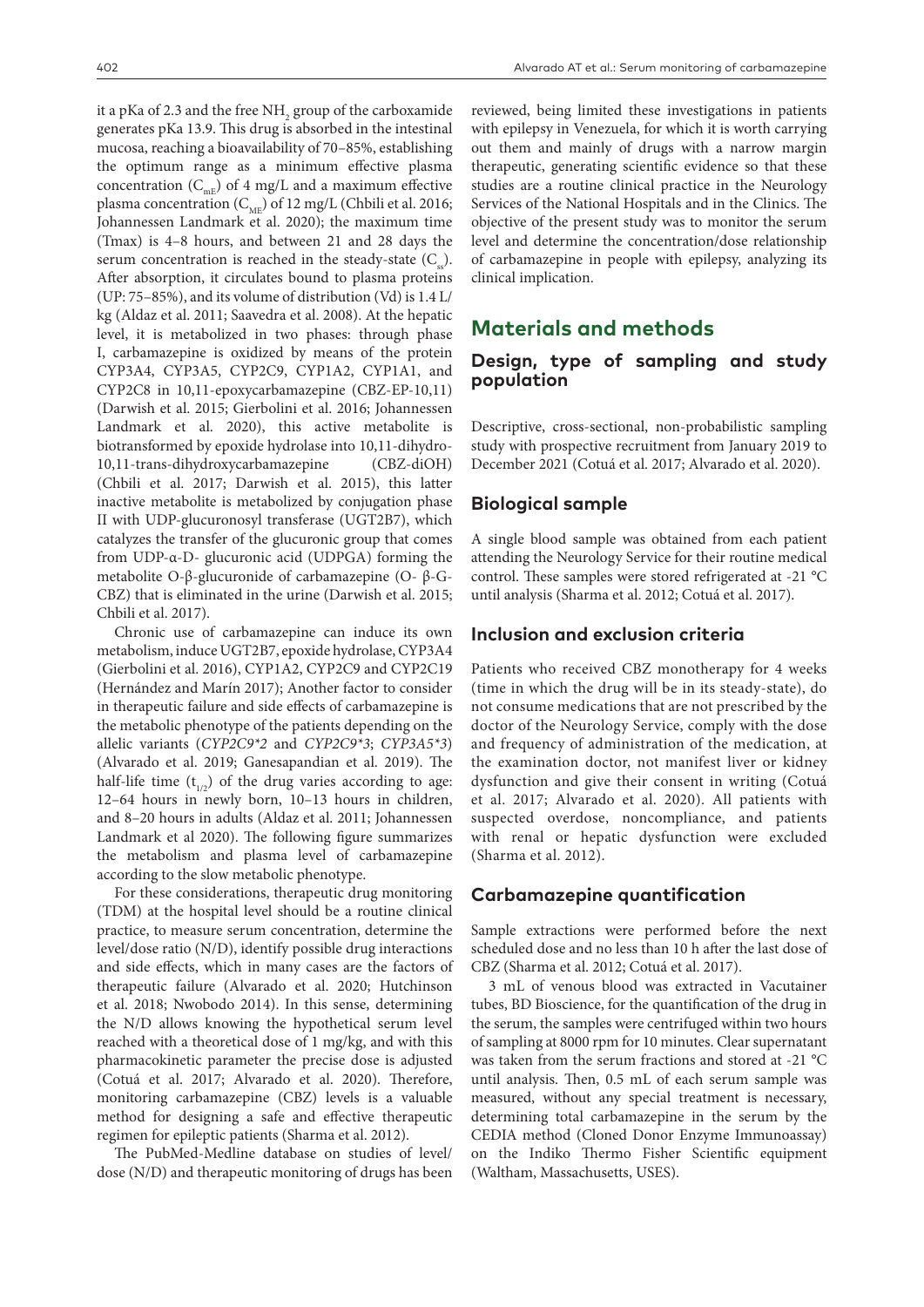#### **Ethical considerations**

The study was developed in strict compliance with national and international ethical standards, in the Belmont Report, Declaration of Helsinki with the current revision. The Institutional Medical Board approved this study as a minimal risk investigation, for using blood samples from routine clinical practice, through certificate 002-JMI-2019. Each volunteer who signed the Informed Consent was assigned a code to guarantee confidentiality and anonymity.

#### **Statistical analysis**

The data obtained were analyzed by one-way analysis of variance (ANOVA) followed by Tukey's test as post-hoc analysis. A value of  $p<0.05$  was considered statistically significant. Pearson's correlation coefficient was also calculated to establish the relationship between carbamazepine level and dose. The Statistical Software GraphPad Prism 9 was used. Version 9.1.2.

## **Results**

Of a total of 100 patients informed about the study, 42 met the selection criteria. Table 1 shows the demographic data of the voluntary patients with epilepsy, all of whom were of legal age (>19 years), of both sexes (59.52% male and 40.48% female), obtaining a mean serum concentration (Cp) of 7.67 mg/L with a mean dose of 730.95 mg/day.

Table 2 shows that 90.48% of the volunteer patients in the study have serum level values within the therapeutic range (accepted values for adults 4–12 mg/L), while 7.14% could present some secondary effects when exceeding the maximum effective concentration  $(C_{MF})$ . The accepted therapeutic range for adults was 4–12 mg/L.

**Table 1.** Patient demographics, and carbamazepine concentrations (n=42).

| <b>Statistic</b> | Dose         | $Cp$ (mg/L)   | Age (years) | <b>Sex</b>      |              |
|------------------|--------------|---------------|-------------|-----------------|--------------|
|                  | (mg/day)     |               |             | Male $n$ $(\%)$ | Female n (%) |
| Mean             | 730.95       | 7.67          | 36.26       | 25(59.52%)      | 17(40.48%)   |
| SD.              | 356.47       | 2.52          | 11.59       |                 |              |
| Range            | $300 - 1600$ | $0.93 - 14.4$ | $19 - 62$   |                 |              |

SD: standard deviation; Cp: serum concentration; n: number of volunteer patients

**Table 2.** Therapeutic, subtherapeutic and supratherapeutic level of carbamazepine.

| <b>Statistic</b> | Therapeutic level<br>$(4-12 \text{ mg/L})$ | $(<4 \,\mathrm{mg/L})$ | Subtherapeutic Supratherapeutic Dose ratio range<br>$(>12 \text{ mg/L})$ | (mg.L/mg.day) |
|------------------|--------------------------------------------|------------------------|--------------------------------------------------------------------------|---------------|
| $n(\%)$          | 38 (90.48%)                                | 1(2.38%)               | $3(7.14\%)$                                                              |               |
| Mean             | 7.39                                       | 0.93                   | 13.37                                                                    | 0.78          |
| SD.              | 1.75                                       |                        | 0.91                                                                     | 0.29          |
| Range            | $4.3 - 10.4$                               |                        | $12.7 - 14.4$                                                            | $0.30 - 1.64$ |

Fig. 2 shows the relationship between the daily dose of carbamazepine (mg/day) and the dose ratio (mg/L/mg/ day) of each patient participating in the study; a negative correlation ( $r = -0.616$ ) and a coefficient of determination



**Figure 1.** Metabolism (**A**) and plasma level of carbamazepine in people with slow metabolic phenotype (**B**).



**Figure 2.** Relationship between the daily dose of carbamazepine and dose ratio in adults (ANOVA  $p = 0.001$ ; Tukey test p<0.05).

 $(r^2 = 0.379)$  were found, which indicates a 37.9% relationship at the linear level of both variables, that is, there is a decrease in the dose relationship with the increased dose of carbamazepine. The analysis of variance (ANO-VA) shows a p value of 0.001, and multiple variables were compared in pairs using Tukey's test, observing that the difference in means is significant  $(p<0.05)$ .

The relationship of the dose (mg/day)-serum concentration (mg/L) and the therapeutic range is shown in Fig. 3; a positive ( $r = 0.544$ ) and moderate ( $r^2 = 0.296$ ) correlation was found. At ANOVA ( $p$  value = 0.002) and Tukey's test, the difference in means is significant  $(p<0.05)$ .

# **Discussion**

In the present study, the serum concentration level was determined with a single sampling point, observing that the range of the serum concentration level is 4.3–10.4 mg/L, in 90.48% (38/42) of the patients. These values are above the minimum effective serum concentration  $(C_{mE}^4 4 mg/L)$ and below the maximum effective serum concentration (C<sub>ME</sub> 12 mg/L) (Aldaz et al. 2011; Chbili et al. 2016). To ensure that the drug is in the steady-state, the blood sample was taken after 4 weeks of starting treatment with carbamazepine, however, in 2.38% (1/42) of the patients a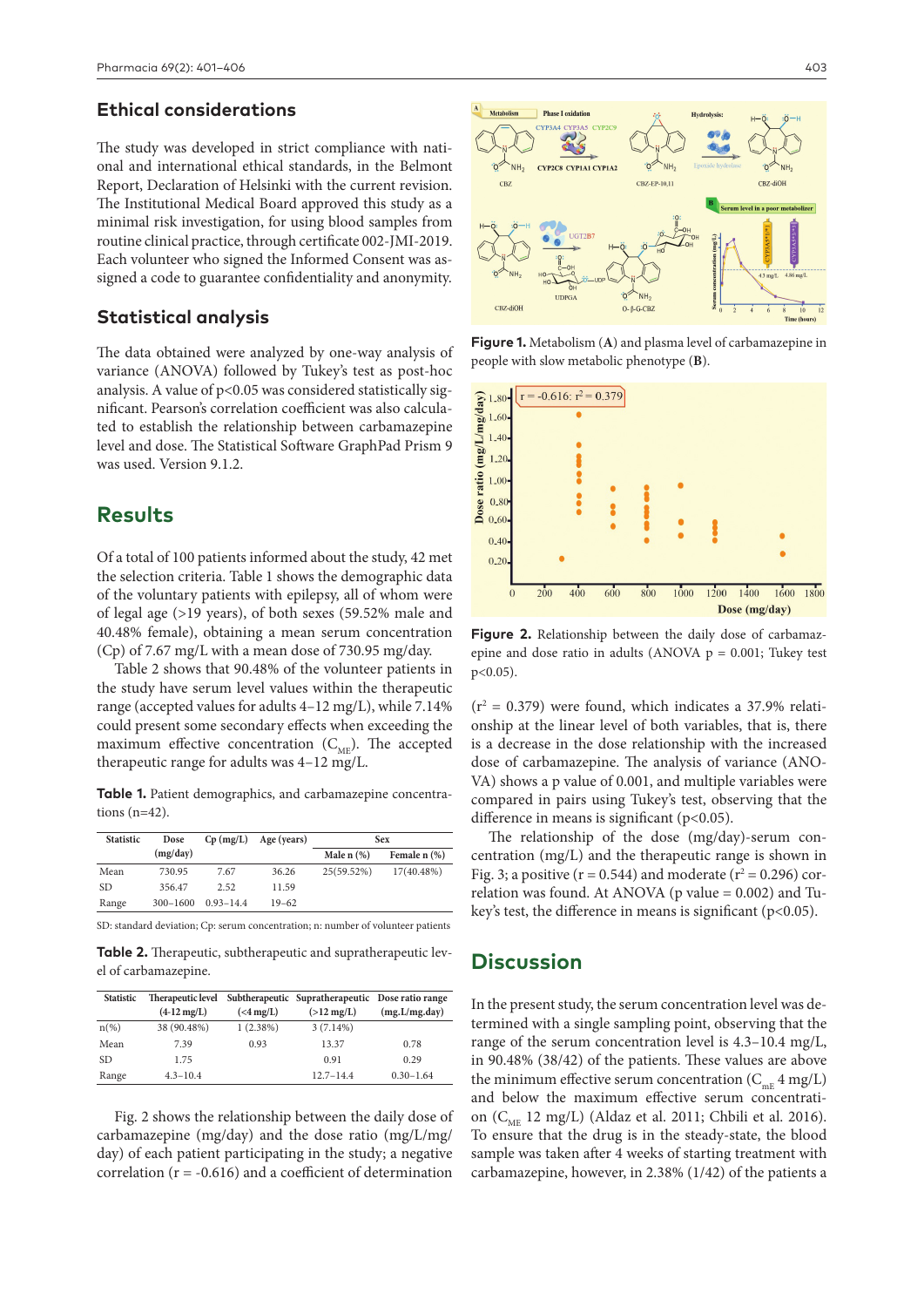$\overline{0}$ 

200



**Figure 3.** Dose-concentration relationship of carbamazepine showing the therapeutic range (ANOVA = 0.002; Tukey test p<0.05).

800

1600

Dose (mg/day)

1800

level higher than the  $C_{mE}$ , despite having controlled that the drug is taken two hours before meals since it is known that the drug-nutrient interaction, enzyme autoinduction, and variable half-life may be the cause of the low serum level (Aldaz et al. 2011). In this group of patients, it was suggested to adjust the dose based on the dose level index (N/D), to carry out Pharmacotherapeutic Follow-up for compliance with pharmacological therapy, and to detect possible adverse effects with the new dose. In 7.14% (3/42) of the patients, serum levels were observed to be in a range of 12.7–14.4 mg/L, which indicates that it is in the supratherapeutic range, in this sense it was decided to suspend the prescribed dose, then the change in treatment was evaluated. Sharma et al. (2012) report that serum levels of 12–20 mg/L are considered supratherapeutic, and higher than 20 mg/L neurotoxic levels.

Regarding the correlation, a negative or inverse correlation was observed in the level/dose ratio (mg.L/mg.day) between the dose (mg/day); and a positive and statistically significant linear correlation between the daily doses administered (mg/day) and serum concentrations (mg/L). Our findings are based on and contrasted with several previously published studies. Lackner (2002) and Jiao et al. (2003) indicated that age is one of the factors that alter serum concentration. Suzuki et al. (1991) indicated that a negative correlation occurs when increasing the dose decreases concentrations lower than expected, while a decrease in dose produces a lower concentration decrease than expected. Subsequently, Sánchez et al. (1986) and Sharma et al. (2012) describe that a negative correlation may be due to slow and delayed absorption of carbamazepine, and a fast elimination rate constant, generating a volume of distribution that diffuses slowly to the brain. Burianová and Bořecká (2015) observed serum levels of CBZ-EP-10,11 (0.34 and 6.94 mg/L) with a mean value of 1.74 mg/L; finding a close correlation between the chemiluminescence microparticle immunoassay method (CMIA) and the high-performance liquid chromatography method (HPLC); while Chbili et al. (2016) reported a positive correlation between the daily doses administered and

the plasma concentrations of CBZ and its metabolite CBZ-EP-10,11; the CBZ-EP-10,11/CBZ ratio increased significantly as a function of the specific dose (mg/kg/day). Araki et al. (2020) indicate that the dose-concentration ratio of CBZ is  $2.14 \pm 0.23$  (p<0.001), which is higher than that observed in the present study. Recently, Kacirova et al. (2021) observed significant correlations between serum and breast milk levels of carbamazepine and CBZ-EP-10,11; levels were 1.4–10.4 mg/L in serum and 0.5–6.7 mg/L in milk.

In the case of the group of patients with subtherapeutic and supratherapeutic levels, they require routine clinical monitoring, and based on the N/D index, adjust the dose, to propose the correct dose and at the correct time (Cotuá et al. 2017; Sánchez et al. 2005; Alvarado et al. 2020), carry out Pharmacotherapeutic Follow-up, to detect side effects, adverse reactions, and noncompliance with therapy. To perform clinical monitoring, the blood sample must be drawn before the morning dose of the drug, whose plasma concentration obtained is called the trough, basal, minimum, or pre-dose concentration (Cotuá et al. 2017). Taking into account the factors that affect the N/D and the ratio, such as the prescribed doses, pharmaceutical form, frequency of daily administration, concomitant consumption of enzyme-inducing and inhibitory drugs, enzyme autoinduction of the drug (Aldaz et al. 2011; Sharma et al. 2012; Cotuá et al. 2017), incorrect prescription compliance, gender, age, ethnicity, miscegenation, pregnancy, organ dysfunction (Johannessen Landmark et al. 2016; Alvarado et al. 2020), and by polymorphism of the genes that express metabolizing proteins CYP3A4 (*CYP3A4\*1B*; *\*20*), CYP2C9 (*CYP2C9\*2\*2; \*2\*3*), and others (Darwish et al. 2015; Gierbolini et al. 2016; Alvarado et al. 2019, 2021). Due to the particular characteristics of the 27 AEDs (Johannessen Landmark et al. 2016; Patsalos et al. 2018) and of epilepsy, TDM has a significant clinical implication in epilepsy, since it allows measuring the serum concentration of the drug, interpreting whether the drug is within the therapeutic range for disease control; If the drug does not reach the minimum effective concentration  $(C_{mE})$ , the risk of therapeutic failure increases, and if it exceeds the maximum effective concentration  $(C_{MF})$ , it predisposes to side effects and even neurotoxicity of the drug. Knowing the therapeutic level makes it possible to adjust and individualize the dose, to optimize the clinical outcome in patients with uncontrollable epilepsies, and in vulnerable populations such as pregnant women, children, and the elderly (Jacob and Nair. 2016; Patsalos et al. 2018; Canisius et al. 2020).

Our results must be considered in the context of several limitations. First, the sample size was not calculated from patients with a diagnosis of epilepsy  $(n = 42)$ , so it is not representative of the population that attends the Neurology Service, its selection was for convenience and prospective. Second, the use of the CEDIA method that is available in our hospitals; both limitations are being considered for incorporation in future studies by our research group, to obtain a more robust statistical relationship, using the high-resolution chromatographic method to obtain serum levels with greater precision. Notwithstanding the foregoing, this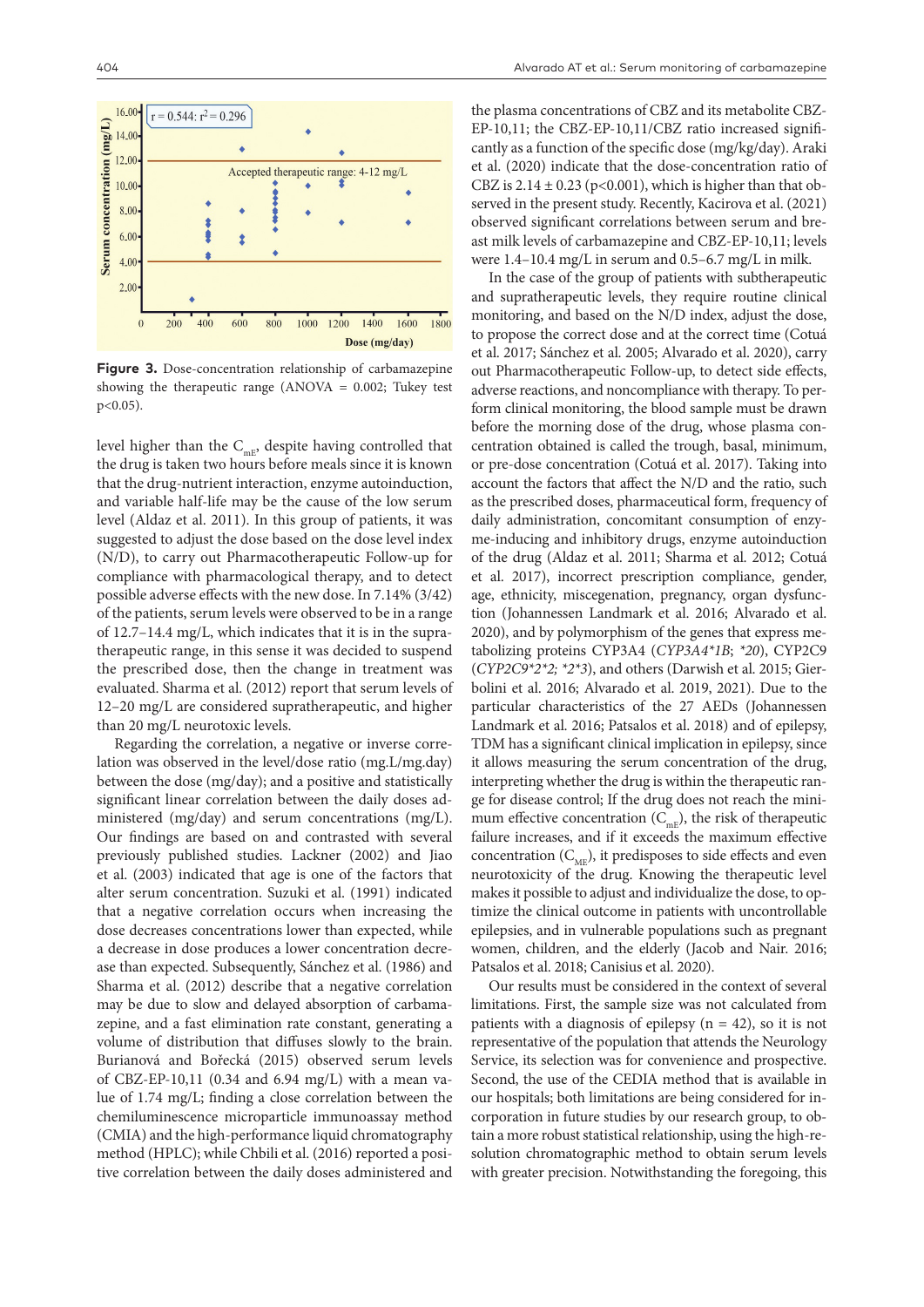study shows a significant correlation between dose/serum level. At the same time, it is recommended to incorporate pharmacogenetic studies that allow detecting poor metabolizer patients, to avoid overdose and toxicity of carbamazepine and other antiepileptic drugs (Alvarado et al. 2020, 2021; Johannessen Landmark et al. 2020).

## **Conclusion**

It is concluded that there is a positive and significant linear correlation between the daily doses and the concen-

# **References**

- Aldaz A, Ferriols R, Aumente D, Calvo MV, Farre MR, García B, Aldaz A, Ferriols R, Aumente D, Calvo MV, Farre MR, García B, Marqués R, Mas P, Porta B, Outeda M, Soy D (2011) Monitorización farmacocinética de antiepilépticos. Farmacia Hospitalaria 35(6): 326–339. <https://doi.org/10.1016/j.farma.2010.10.005>
- Alvarado AT, Muñoz AM, Loja B, Miyasato JM, García JA, Cerro RA, Quiñones LA, Varela NM (2019) Estudio de las variantes alélicas CYP2C9\*2 y CYP2C9\*3 en muestras de población mestiza peruana. Biomedica 39(3): 601–610.<https://doi.org/10.7705/biomedica.4636>
- Alvarado AT, Pineda M, Cervantes L, Villanueva L, Morales A, Di Bernardo ML, Mora M, Bendezú M, García J, Li C, Alvarado E, Roldán A (2020) Estudio del índice nivel/dosis de la fenitoína en pacientes epilépticos voluntarios de Mérida. Revista Médica Clínica Las Condes 31(2): 197–203. [https://doi.org/10.1016/j.](https://doi.org/10.1016/j.rmclc.2020.02.008) [rmclc.2020.02.008](https://doi.org/10.1016/j.rmclc.2020.02.008)
- Alvarado AT, Ybañez-Julca R, Muñoz AM, Tejada-Bechi C, Cerro R, Quiñones LA, Varela N, Alvarado CA, Alvarado E, Bendezú MR, García JA (2021) Frequency of CYP2D6\*3 and \*4 and metabolizer phenotypes in three mestizo Peruvian populations. Pharmacia 68(4): 891–898. <https://doi.org/10.3897/pharmacia.68.e75165>
- Araki K, Nakamura T, Takeuchi Y, Morozumi S, Horie K, Kobayashi Y, Kawakami O, Sobue F, Ueda T, Hamada K, Ando T, Inoue Y, Yasui K, Morozumi K, Maruyama S, Katsuno M (2020) Pharmacological monitoring of antiepileptic drugs in epilepsy patients on haemodialysis. Epileptic Disorders 22(1): 90–102.
- Aronson SJ, Rehm HL (2015) Building the foundation for genomics in precision medicine. Nature 526(7573): 336–342. [https://doi.](https://doi.org/10.1038/nature15816) [org/10.1038/nature15816](https://doi.org/10.1038/nature15816)
- Burianová I, Bořecká K (2015) Routine therapeutic monitoring of the active metabolite of carbamazepine: Is it really necessary? Clinical Biochemistry 48(13–14): 866–869. [https://doi.org/10.1016/j.clinbio](https://doi.org/10.1016/j.clinbiochem.2015.05.014)[chem.2015.05.014](https://doi.org/10.1016/j.clinbiochem.2015.05.014)
- Canisius T, Soons J, Verschuure P, Wammes-van der Heijden EA, Rouhl R, Majoie H (2020) Therapeutic drug monitoring of anti-epileptic drugs - a clinical verification of volumetric absorptive micro sampling. Clinical Chemistry and Laboratory Medicine 58(5): 828–835. [https://](https://doi.org/10.1515/cclm-2019-0784) [doi.org/10.1515/cclm-2019-0784](https://doi.org/10.1515/cclm-2019-0784)
- Chbili C, Hassine A, Amor, SB, Nouira M, Ammou SB, Saguem S (2016) Implications of metabolic parameters of carbamazepine in the therapeutic monitoring of Tunisian patients with epilepsy. Revue Neurologique 172(4–5): 313–317. [https://doi.org/10.1016/j.](https://doi.org/10.1016/j.neurol.2015.12.010) [neurol.2015.12.010](https://doi.org/10.1016/j.neurol.2015.12.010)

trations of carbamazepine in serum, which should be considered to individualize the dose and optimize the clinical result. TDM should be a routine clinical practice in our hospitals for the management of patients with epilepsy, minimizing side effects, and avoiding therapeutic failure.

## **Acknowledgements**

Society of Molecular Pharmacology of Peru, and Latin American Society of Pharmacogenomics and Personalized Medicine.

- Chbili C, Hassine A, Laouani A, Amor SB, Nouira M, Ammou SB, Saguem S (2017) The relationship between pharmacokinetic parameters of carbamazepine and therapeutic response in epileptic patients. Archives of Medical Science 13(2): 353–360. [https://doi.](https://doi.org/10.5114/aoms.2016.60090) [org/10.5114/aoms.2016.60090](https://doi.org/10.5114/aoms.2016.60090)
- Cotuá J, Morales A, Delgado M, Muñoz A, Quiñones L, Salazar A, Alvarado A (2017) Determinación del nivel de dosis del ácido valproico e influencia de los fármacos inductores y no inductores enzimáticos en pacientes voluntarios de la ciudad de Mérida, Venezuela. Horizonte Médico 17(3): 29–34.<https://doi.org/10.24265/horizmed.2017.v17n3.06>
- Darwish M, Bond M, Yang R, Hellriegel ET, Robertson P (2015) Evaluation of the potential for pharmacokinetic drug-drug interaction between armodafinil and carbamazepine in healthy adults. Clinical Therapeutics 37(2): 325–337.<https://doi.org/10.1016/j.clinthera.2014.09.014>
- Ganesapandian M, Ramasamy K, Adithan S, Narayan SK (2019) Influence of cytochrome P450 3A5 (CYP3A5) genetic polymorphism on dose-adjusted plasma levels of carbamazepine in epileptic patients in South Indian population. Indian Journal Of Pharmacology 51(6): 384–388. [https://doi.org/10.4103/ijp.IJP\\_122\\_19](https://doi.org/10.4103/ijp.IJP_122_19)
- Gierbolini J, Giarratano M, Benbadis S (2016) Carbamazepine-related antiepileptic drugs for the treatment of epilepsy-a comparative review. Expert Opinion on Pharmacotherapy 17(7): 885–893. <https://doi.org/10.1517/14656566.2016.1168399>
- Hernández l, Marín K (2017) Interacciones medicamentosas de los anticonvulsivantes de primera línea con antipsicóticos y/o antidepresivos. Revista Repertorio de Medicina y Cirugía 26(2): 78–84.<https://doi.org/10.1016/j.reper.2017.05.005>
- Hutchinson L, Sinclair M, Reid B, Burnett K, Callan B (2018) A descriptive systematic review of salivary therapeutic drug monitoring in neonates and infants. British Journal of Clinical Pharmacology 84(6): 1089–1108.<https://doi.org/10.1111/bcp.13553>
- Jacob S, Nair AB (2016) An Updated Overview on Therapeutic Drug Monitoring of Recent Antiepileptic Drugs. Drugs in R&D 16(4): 303–316. <https://doi.org/10.1007/s40268-016-0148-6>
- Jiao Z, Zhong MK, Shi XJ, Hu M, Zhang JH (2003) Population pharmacokinetics of carbamazepine in Chinese epilepsy patients. Therapeutic Drug Monitoring 25(3): 279–286. [https://doi.](https://doi.org/10.1097/00007691-200306000-00005) [org/10.1097/00007691-200306000-00005](https://doi.org/10.1097/00007691-200306000-00005)
- Johannessen Landmark C, Johannessen SI, Tomson T (2016) Dosing strategies for antiepileptic drugs: from a standard dose for all to individualised treatment by implementation of therapeutic drug monitoring. Epileptic Disorders 18(4): 367–383.<https://doi.org/10.1684/epd.2016.0880>